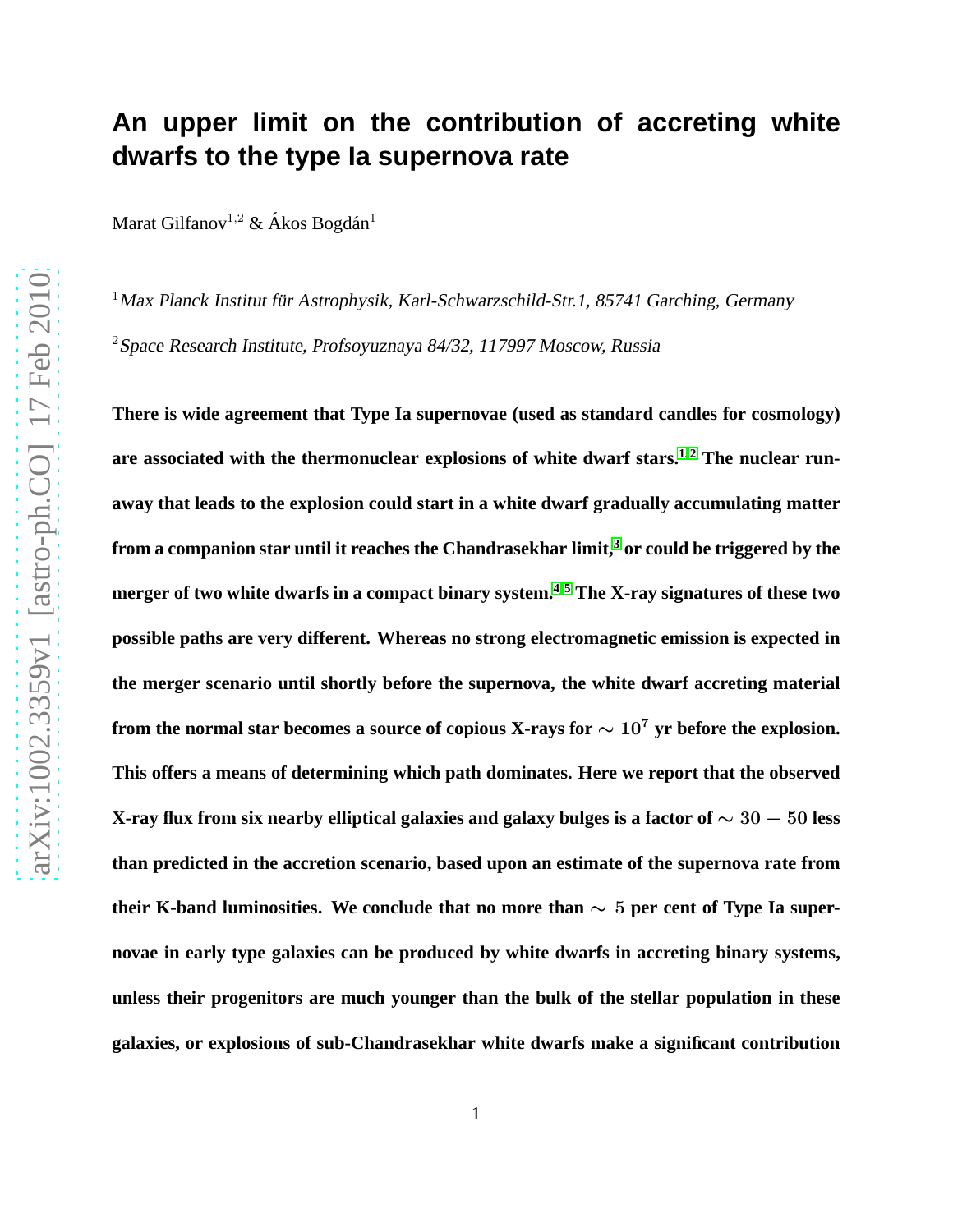## **to the supernova rate.**

The maximum possible mass of a carbon-oxygen white dwarf formed through standard stellar evolution can not not exceed  $\approx 1.1 - 1.2 M_{\odot}$ .<sup>[6](#page-6-0)</sup> Although the nuclear detonation can start below the Chandrasekhar mass ( $\approx 1.38M_{\odot}$ ), sub-Chandrasekhar models have so far failed to reproduce observed properties of Type Ia supernovae  $(SNIa)$ ,<sup>[7,](#page-6-1)8</sup> despite continuing effort.<sup>[9](#page-6-3)</sup> So the white dwarf needs to accreete  $\Delta M \gtrsim 0.2 M_{\odot}$  of matter before the supernova explosion happens.

As accreted material accumulates on the white dwarf surface, hydrogen shell burning is ignited, converting hydrogen to helium and, possibly, further to carbon and oxygen. Depending on the mass accretion rate  $\dot{M}$ , it may proceed either in a (quasi-) steady regime or explosively, giving rise to Classical Nova events.<sup>[10](#page-6-4)</sup> Because mass is lost in Nova outbursts,<sup>[11](#page-6-5)</sup> the white dwarf does not grow if nuclear burning is unstable. For this reason the steady burning regime is strongly preferred by the accretion scenario,<sup>[2](#page-5-1)</sup> limiting the range of the mass accretion rate relevant to the problem of SNIa progenitors to  $\dot{M} \gtrsim 10^{-7} M_{\odot}/yr$ . In this regime energy of hydrogen fusion is released in the form of electromagnetic radiation, with luminosity of  $L_{WD,nuc} = \epsilon_H X \dot{M} \sim 10^{37}$  erg/s, where  $\epsilon_H \approx 6 \cdot 10^{18}$  erg/g is energy release per unit mass and X – hydrogen mass fraction (the solar value of  $X = 0.72$  is assumed). The nuclear luminosity exceeds by more than an order of magnitude the gravitational energy of accretion and maintains the effective temperature of the white dwarf surface at the level (defined by the Stefan-Boltzmann law):

<span id="page-1-0"></span>
$$
T_{eff} \approx 45 \; (\dot{M}/10^{-7} M_{\odot}/yr)^{1/4} (R_{WD}/10^{-2} R_{\odot})^{-1/2} \; eV. \tag{1}
$$

The black body spectrum of this temperature peaks in the soft X-ray band and, therefore, is prone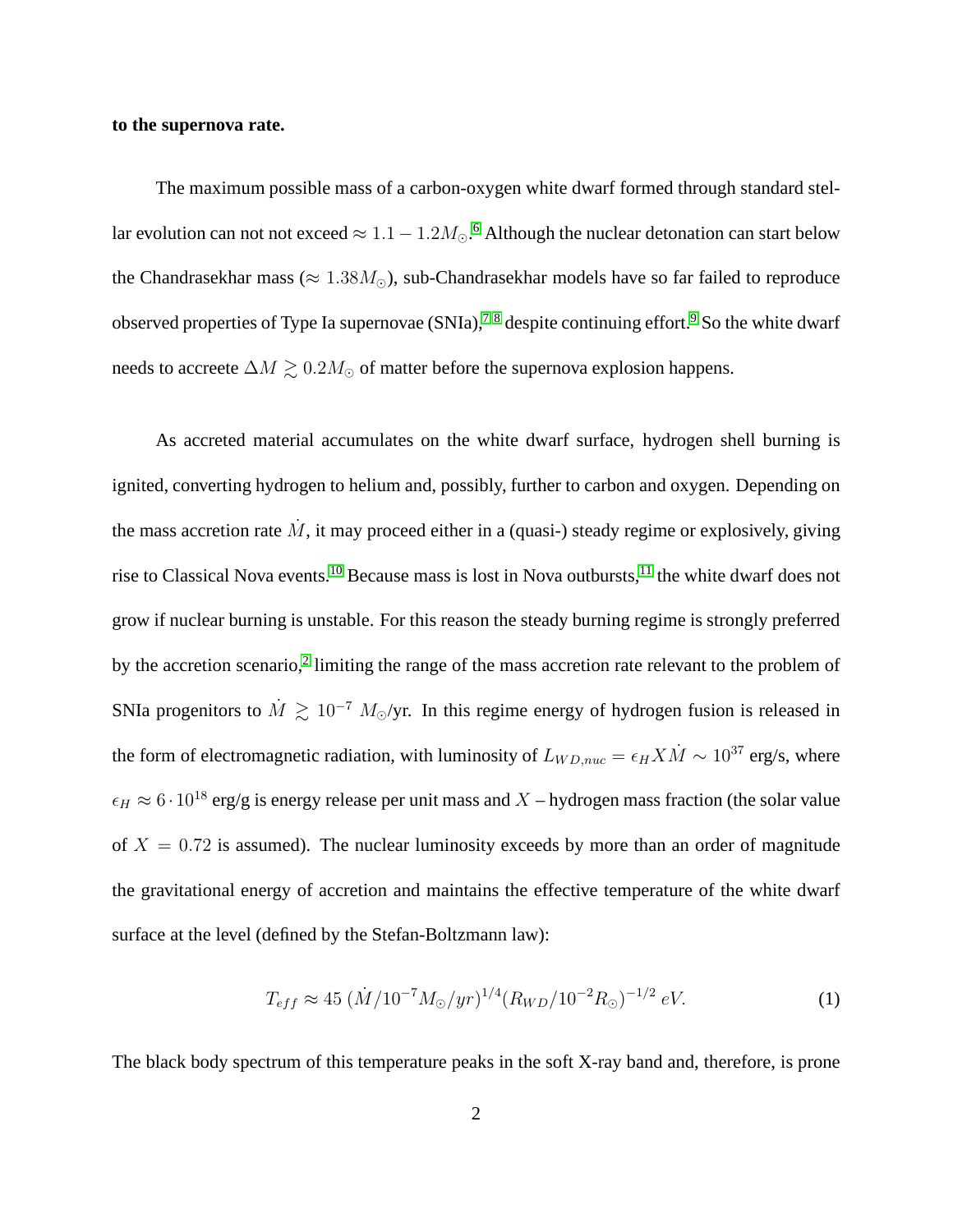to absorption by interstellar gas and dust, especially at the lower end of the temperature range. Because the white dwarf radius  $R_{WD}$  decreases with its mass,<sup>[12](#page-6-6)</sup> the  $T_{eff}$  increases as the white dwarf approaches the Chandrasekhar limit – the signal, detectable at X-ray wavelengths, will be dominated by the most massive white dwarfs. Such sources are indeed observed in the Milky Way and nearby galaxies and are known as super-soft sources.<sup>[13](#page-6-7)</sup>

The Type Ia supernova rate  $\dot{N}_{SNIa}$  scales with stellar mass and, hence, with near-infrared luminosity of the host galaxy.[14](#page-6-8) The scale factor is calibrated through extensive observations of nearby galaxies and for E/S0 galaxies equals<sup>[14](#page-6-8)</sup>  $\dot{N}_{SNIa}/L_K \approx 3.5 \cdot 10^{-4}$  yr<sup>-1</sup> per  $10^{10}$   $L_{K,\odot}$ , corresponding to one supernova in a few hundred years for a typical galaxy. If the white dwarf mass increases at a rate  $\dot{M}$ , a population of

$$
N_{WD} \sim \frac{\Delta M}{\dot{M}\left\langle\Delta t\right\rangle} \sim \frac{\Delta M}{\dot{M}} \dot{N}_{SNIa} \tag{2}
$$

accreting white dwarfs is needed in order for one supernova to explode on average every  $\langle \Delta t \rangle =$  $\dot{N}_{SNIa}^{-1}$  years (where  $\Delta M$  is the difference between the Chandrasekhar mass and the initial white dwarf mass). With  $\dot{M} \sim 10^{-7} - 10^{-6}$   $M_{\odot}/yr$ , for a typical galaxy  $N_{WD} \sim \text{few} \times (10^2 - 10^3)$  – the accretion scenario predicts a numerous population of accreting white dwarfs. The brightest and hottest of them may reveal themselves as super-soft sources,<sup>[15](#page-7-0)</sup> but the vast majority must remain unresolved or hidden from the observer, for example by interstellar absorption. The combined luminosity of this "sea" of accreting white dwarfs is

$$
L_{tot,nuc} = L_{WD,nuc} \times N_{WD} = \epsilon X \Delta M \dot{N}_{SNIa}
$$
\n(3)

Unlike the number of sources, the luminosity allows an accurate account for absorption and bolo-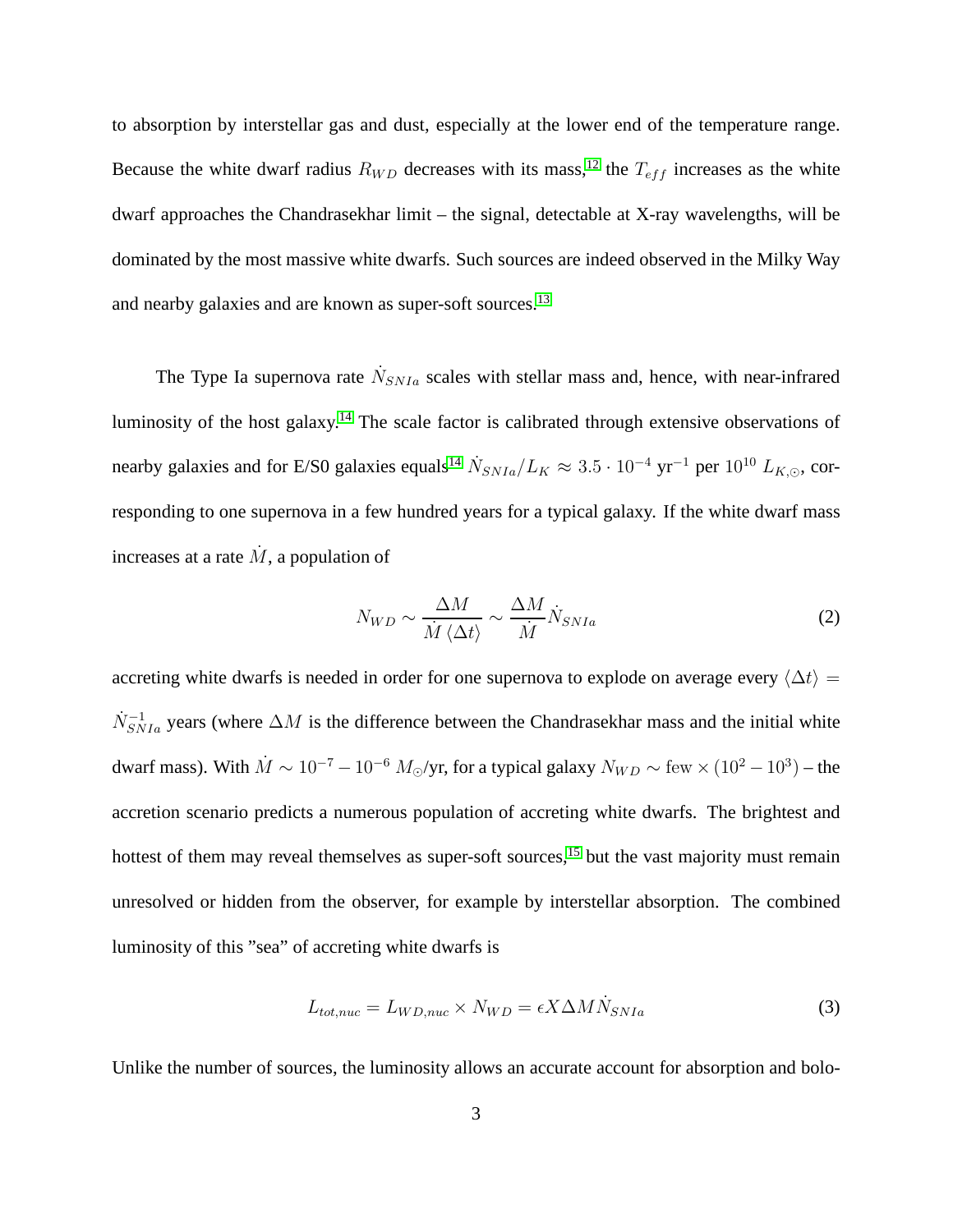metric corrections and therefore a quantitative comparison with observations can be made.

We therefore collected archival data of X-ray (Chandra) and near-infrared (Spitzer and 2MASS) observations of several nearby gas-poor elliptical galaxies and for the bulge of M31 (Table [1\)](#page-9-0). Using K-band measurements to predict the SNIa rates, we computed combined X-ray luminosities of SNIa progenitors, based on a conservative, but plausible choice of parameters:  $\dot{M} = 10^{-7} M_{\odot}/\text{yr}$ and initial white dwarf mass of  $1.2M_{\odot}$ . The SNIa rate was reduced by a half in order to account for the fact that galaxies in our test-sample are somewhat older<sup>[16](#page-7-1)</sup> than those used to derive the rate.<sup>[17](#page-7-2)</sup> In computing the spectral energy distribution we took into account the dependence of the effective temperature on the white dwarf mass according to eq.[\(1\)](#page-1-0), and the effect of the interstellar absorption (which does not exceed a factor of  $\sim$  3 − 4). The X-ray and near-infrared data was prepared and analyzed as described elsewhere.<sup>[18](#page-7-3)</sup> The observed X-ray luminosities were not corrected for absorption and include unresolved emission and emission from resolved compact sources with hardness ratio corresponding to  $kT_{bb} \leq 200$  eV. The contribution of warm ionized gas was subtracted, when possible.

Obviously, the observed values present upper limits on the luminosity of the hypothetical population of accreting white dwarf, as there may be other types of X-ray sources contributing to the observed emission. As is clear from the Table [1,](#page-9-0) predicted luminosities surpass observed ones by a factor of ∼ 30−50 demonstrating that the accretion scenario is inconsistent with observations by a large margin.

There exists a maximum rate at which hydrogen can burn on the white dwarf surface,  $\dot{M}_{RG} \sim$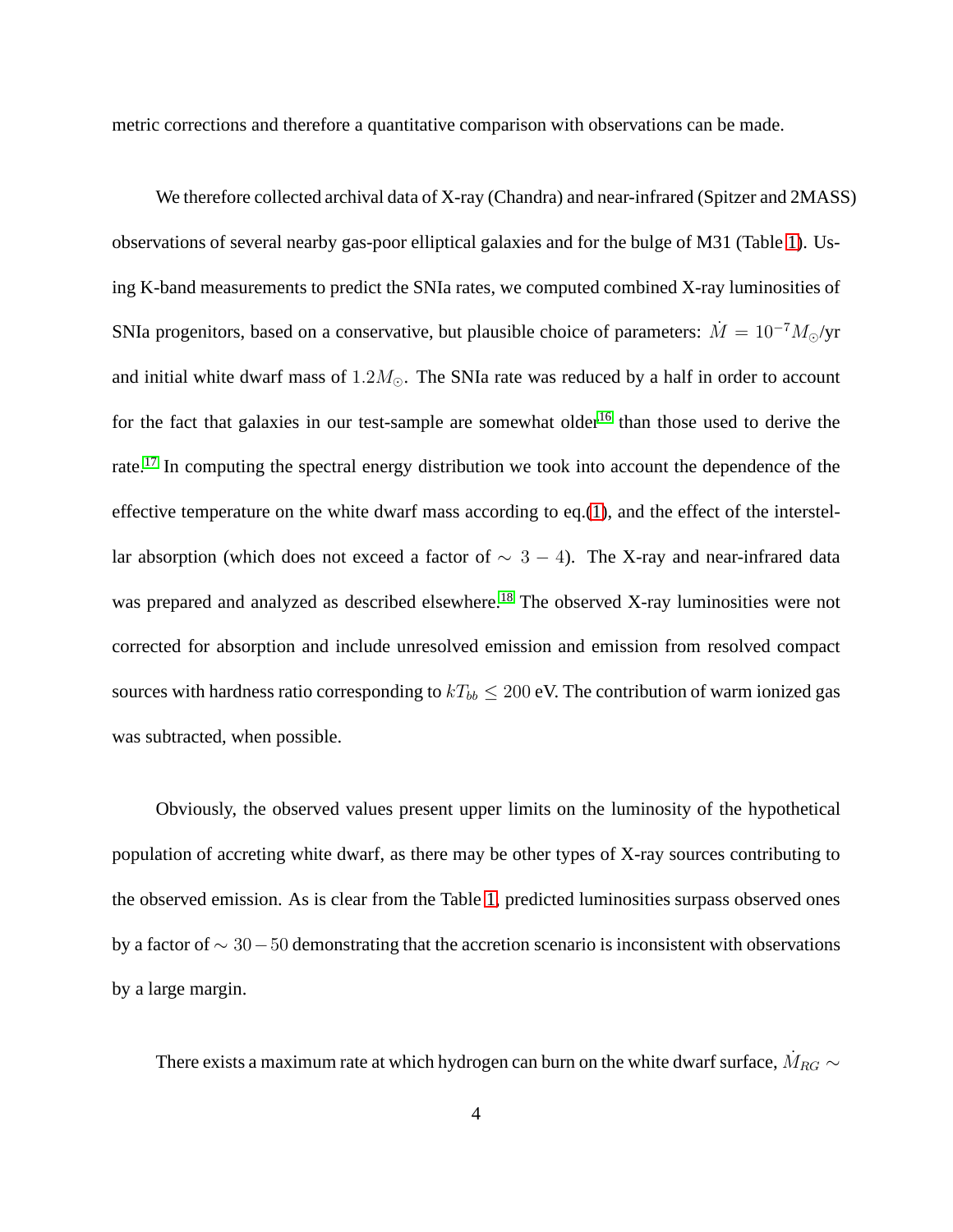$10^{-6}M_{\odot}/\text{yr}^{10}$  $10^{-6}M_{\odot}/\text{yr}^{10}$  The excess material may leave the system in the form of a radiation driven wind<sup>[19](#page-7-4)</sup> or may form a common envelope configuration.<sup>[2,](#page-5-1) [20](#page-7-5)</sup> In both cases, because of the large photospheric radius,  $\sim 10^2 - 10^3$  R<sub>⊙</sub>, the peak of the radiation is in the ultraviolet part of the spectrum and emission from such an object will be virtually undetectable, due to interstellar absorption and dilution with the stellar light. However, there is a nearly universal consensus<sup>[2](#page-5-1)</sup> that the common envelope configuration does not lead to the type Ia supernova explosion, producing a double white dwarf binary system instead.

In the wind regime, the white dwarf could grow in mass but it is a rather inefficient process because a significant fraction of the transferred mass is lost in the wind.<sup>[19,](#page-7-4)21</sup> Therefore a relatively massive,  $M \ge 1.3 - 1.7 M_{\odot}$ , donor star is required in order for the white dwarf to reach the Chandrasekhar limit. As the lifetimes of such stars do not exceed  $\sim$  2 − 5 Gyrs, they may exist only in the youngest of early type galaxies, in which no more than  $\sim 30-40$  per cent of supernovae are detected.[17](#page-7-2) We took this into account in our calculations by halving the canonical value of the type Ia supernova rate<sup>[14](#page-6-8)</sup>. On a related note, in many elliptical galaxies small sub-populations of young stars are detected.[22](#page-7-7) The ages of type Ia supernova progenitors are not very well constrained observationally, so it is possible in principle, that their progenitors are much younger than the bulk of the stellar population. However, given a small fraction of young sub-populations in elliptical galaxies (a few per cent or less), this would imply very high efficiency of young stars in producing supernovae and type Ia supernova rates in spiral galaxies that are too high, much higher than observed.[14](#page-6-8) This is therefore not a likely scenario.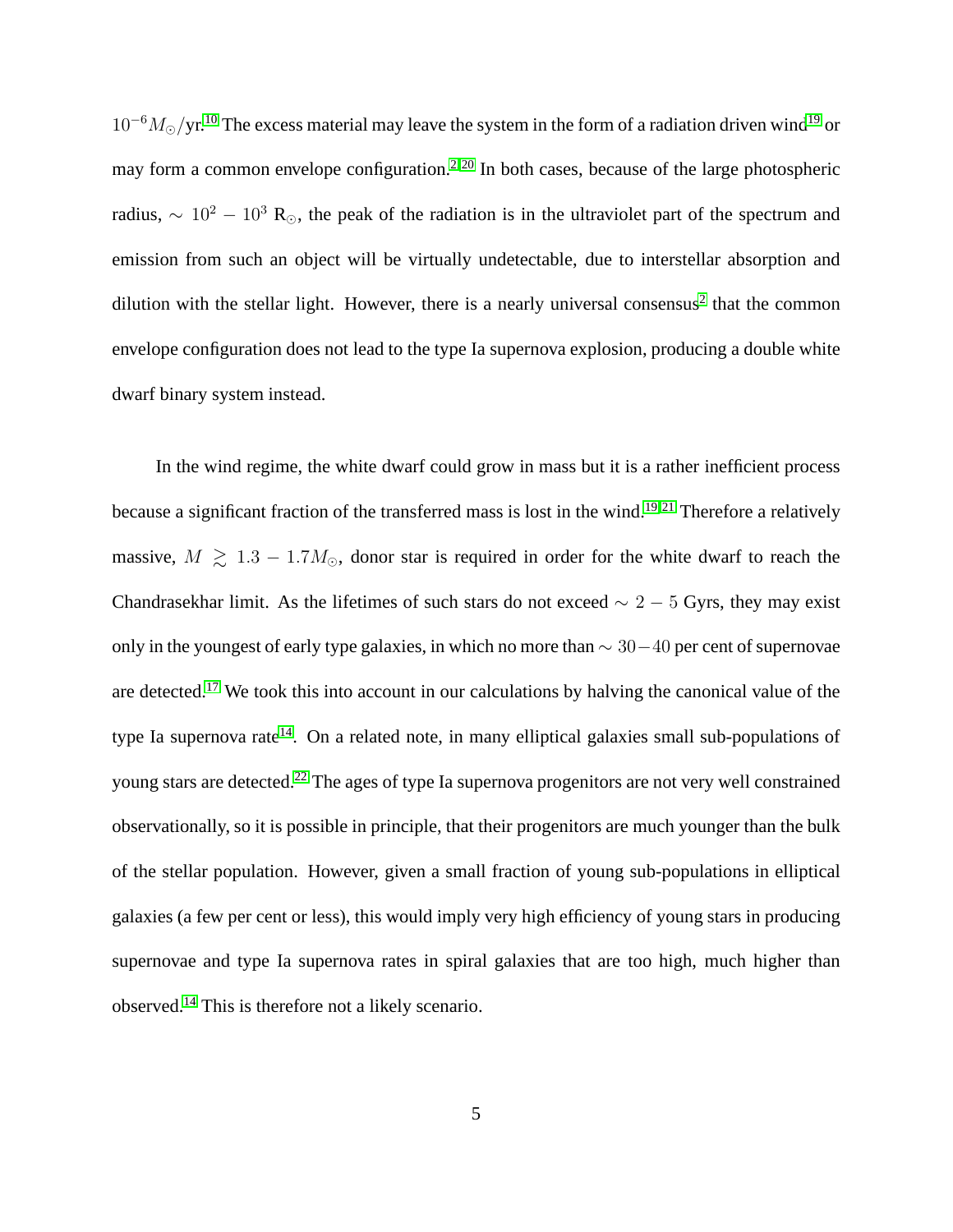Thus, in early-type galaxies, white dwarfs accreting from a donor star in a binary system and detonating at the Chandrasekhar limit do not contribute more than about 5 per cent to the observed type Ia supernova rate. At present the only viable alternative is the merger of two white dwarfs, so we conclude that type Ia supernovae in early-type galaxies arise predominantly from the double degenerate scenario. In late-type galaxies, in contrast, massive donor stars are available making the mass budget less prohibitive, so that white dwarfs can grow to the Chandrasekhar mass entirely inside an optically thick wind<sup>[19,](#page-7-4) [21](#page-7-6)</sup> or via accretion of He-rich material from a He donor star.<sup>[23](#page-7-8)</sup> In addition, a star-forming environment is usually characterized by large amounts of neutral gas and dust, leading to increased absorption obscuring soft X-ray radiation from accreting white dwarfs. Therefore in late-type galaxies the role of the accretion scenario may be significant.

- <span id="page-5-1"></span><span id="page-5-0"></span>1. Hillebrandt, W. & Niemeyer, J. C. Type IA Supernova Explosion Models. *Annu. Rev. Astron. Astrophys.* **38**, 191-230 (2000)
- <span id="page-5-2"></span>2. Livio, M. The Progenitors of Type Ia Supernovae. *Type Ia Supernovae, Theory and Cosmology. Eds.: J. C. Niemeyer and J. W. Truran. Cambridge University Press, 2000*, 33 (2000)
- <span id="page-5-3"></span>3. Whelan, J. & Iben, I. Jr. Binaries and supernovae of type I. *Astrophys. J.* **186**, 1007-1014 (1973)
- 4. Iben, I. Jr. & Tutukov, A. V. Supernovae of type I as end products of the evolution of binaries with components of moderate initial mass (M not greater than about 9 solar masses). *Astrophys. J. Suppl.* **54**, 335-372 (1984)
- <span id="page-5-4"></span>5. Webbink, R. Double white dwarfs as progenitors of R Coronae Borealis stars and type I supernovae. *Astrophys. J.* **277**, 355-360 (1984)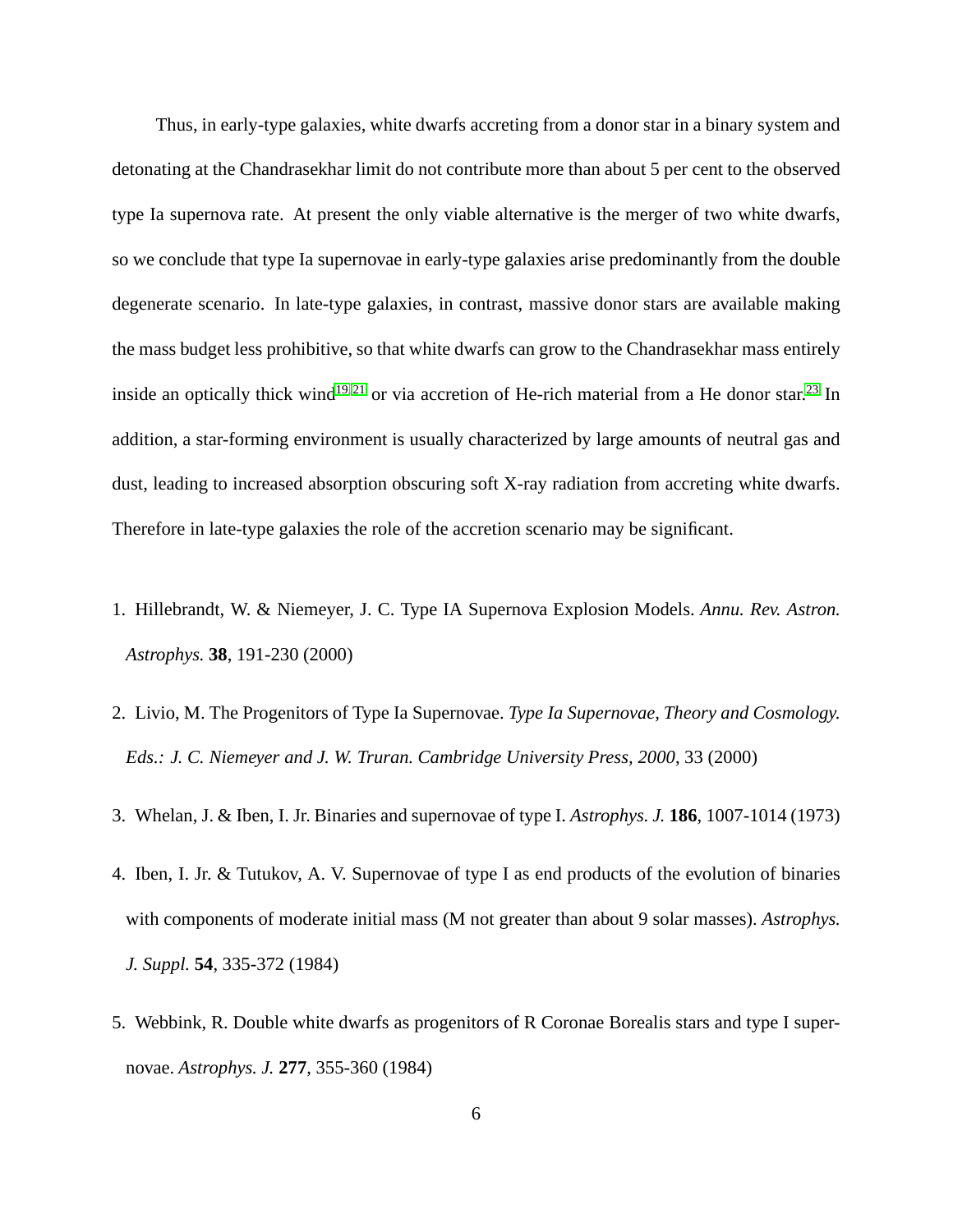- <span id="page-6-1"></span><span id="page-6-0"></span>6. Weidemann, W. Revision of the initial-to-final mass relation. *Astron. Astrophys.* **363**, 647-656 (2000)
- <span id="page-6-2"></span>7. Hoeflich, P. & Khokhlov, A. Explosion Models for Type IA Supernovae: A Comparison with Observed Light Curves, Distances,  $H_0$ , and  $q_0$ . *Astrophys. J.* **457**, 500-528 (1996)
- <span id="page-6-3"></span>8. Nugent, P., Baron, E., Branch, D., Fisher, A. & Hauschildt, P. H. Synthetic Spectra of Hydrodynamic Models of Type IA Supernovae. *Astrophys. J.* **485**, 812-819 (1997)
- <span id="page-6-4"></span>9. Fink, M., Hillebrandt, W. & Röpke, F. K. Double-detonation supernovae of sub-Chandrasekhar mass white dwarfs. *Astron. Astrophys.* **476**, 1133-1143 (2007)
- <span id="page-6-5"></span>10. Nomoto, K., Saio, H., Kato, M. & Hachisu, I. Thermal Stability of White Dwarfs Accreting Hydrogen-rich Matter and Progenitors of Type Ia Supernovae. *Astrophys. J.* **663**, 1269-1276 (2007)
- <span id="page-6-6"></span>11. Yaron, O., Prialnik, D., Shara, M. M. & Kovetz, A. An Extended Grid of Nova Models. II. The Parameter Space of Nova Outbursts. *Astrophys. J.* **623**, 398-410 (2005)
- <span id="page-6-7"></span>12. Panei, J. A., Althaus, L. G. & Benvenuto, O. G. Mass-radius relations for white dwarf stars of different internal compositions. *Astron. Astrophys.* **353**, 970-977 (2000)
- <span id="page-6-8"></span>13. Kahabka, P. & van den Heuvel, E. P. J. Luminous Supersoft X-Ray Sources. *Annu. Rev. Astron. Astrophys.* **35**, 69-100 (1997)
- 14. Mannucci, F., *et al.* The supernova rate per unit mass. *Astron. Astrophys.* **433**, 807-814 (2005)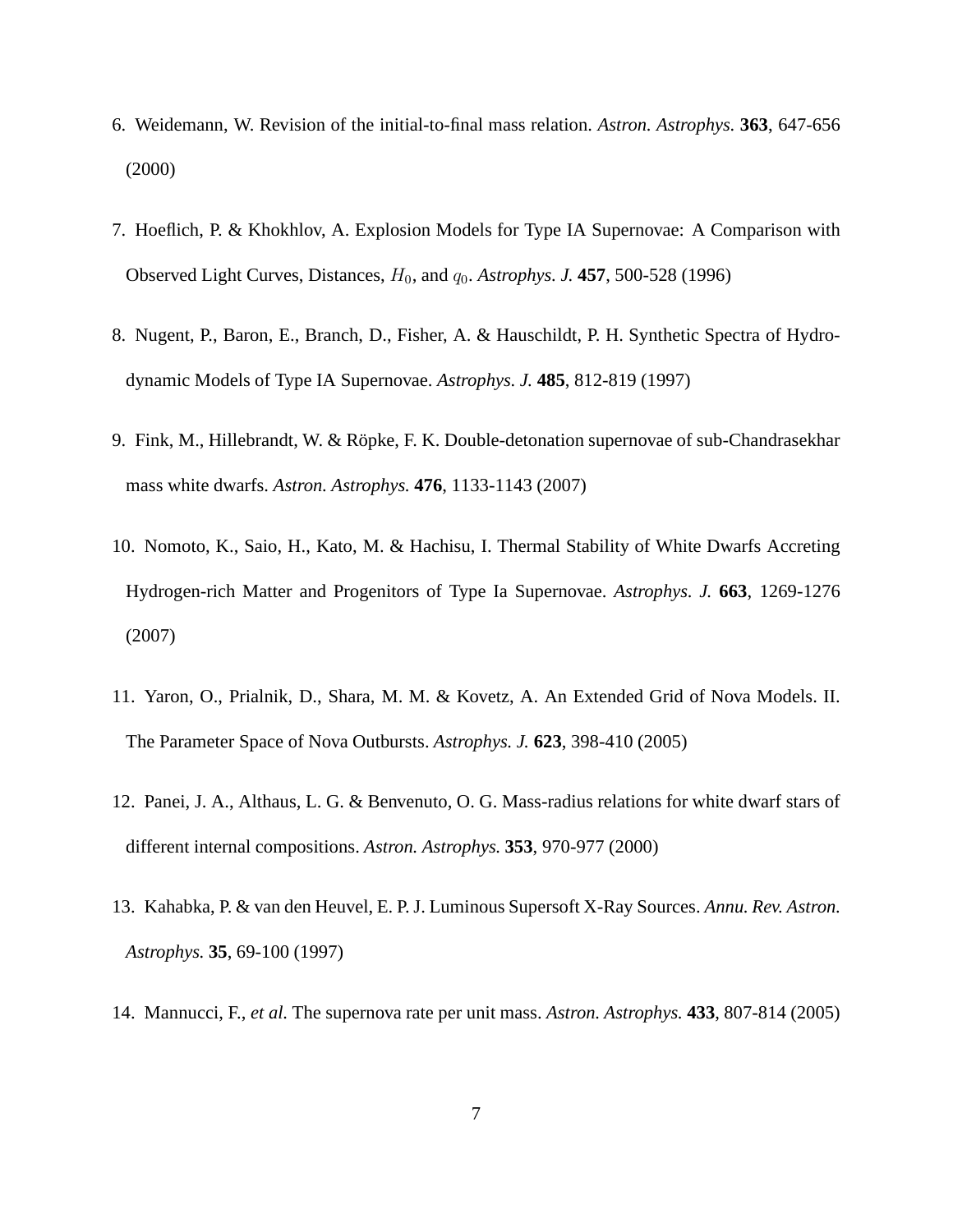- <span id="page-7-1"></span><span id="page-7-0"></span>15. Di Stefano, R., *et al.* Supersoft X-Ray Sources in M31. I. A Chandra Survey and an Extension to Quasi-soft Sources. *Astrophys. J.* **610**, 247-260 (2004)
- <span id="page-7-2"></span>16. Terlevich, I. A., & Forbes, D. A. A catalogue and analysis of local galaxy ages and metallicities. *Mon. Not. R. Astron. Soc.* **330**, 547-562 (2002)
- <span id="page-7-3"></span>17. Gallagher, J. S., *et al.* Supernovae in Early-Type Galaxies: Directly Connecting Age and Metallicity with Type Ia Luminosity. *Astrophys. J.* **685**, 752-766 (2008)
- <span id="page-7-4"></span>18. Bogdán, Á. & Gilfanov, M. Unresolved emission and ionized gas in the bulge of M31. *Mon. Not. R. Astron. Soc.* **388**, 56-66 (2008)
- <span id="page-7-5"></span>19. Hachisu, I., Kato, M. & Nomoto, K. A New Model for Progenitor Systems of Type IA Supernovae. *Astrophys. J. Lett.* **470**, L97-L100 (1996)
- <span id="page-7-6"></span>20. Nomoto, K., Nariai, K. & Sugimoto, D. Rapid Mass Accretion onto White Dwarfs and Formation of an Extended Envelope. *Publ. Astron. Soc. Jap.* **31**, 287-298 (1979)
- <span id="page-7-7"></span>21. Li, X.-D. & van den Heuvel, E. P. J. Evolution of white dwarf binaries: supersoft X-ray sources and progenitors of type IA supernovae. *Astron. Astrophys.* **322**, L9-L12 (1997)
- <span id="page-7-8"></span>22. Schawinski, K. How old are SN Ia progenitor systems? New observational constraints on the distribution of time delays from GALEX. *Mon. Not. R. Astron. Soc.* **397**, 717-725 (2009)
- 23. Iben, I. Jr. & Tutukov, A. V. Helium-accreting degenerate dwarfs as presupernovae and scenarios for the ultrasoft x-ray sources. *Astrophys. J.* **431**, 264-272 (1994)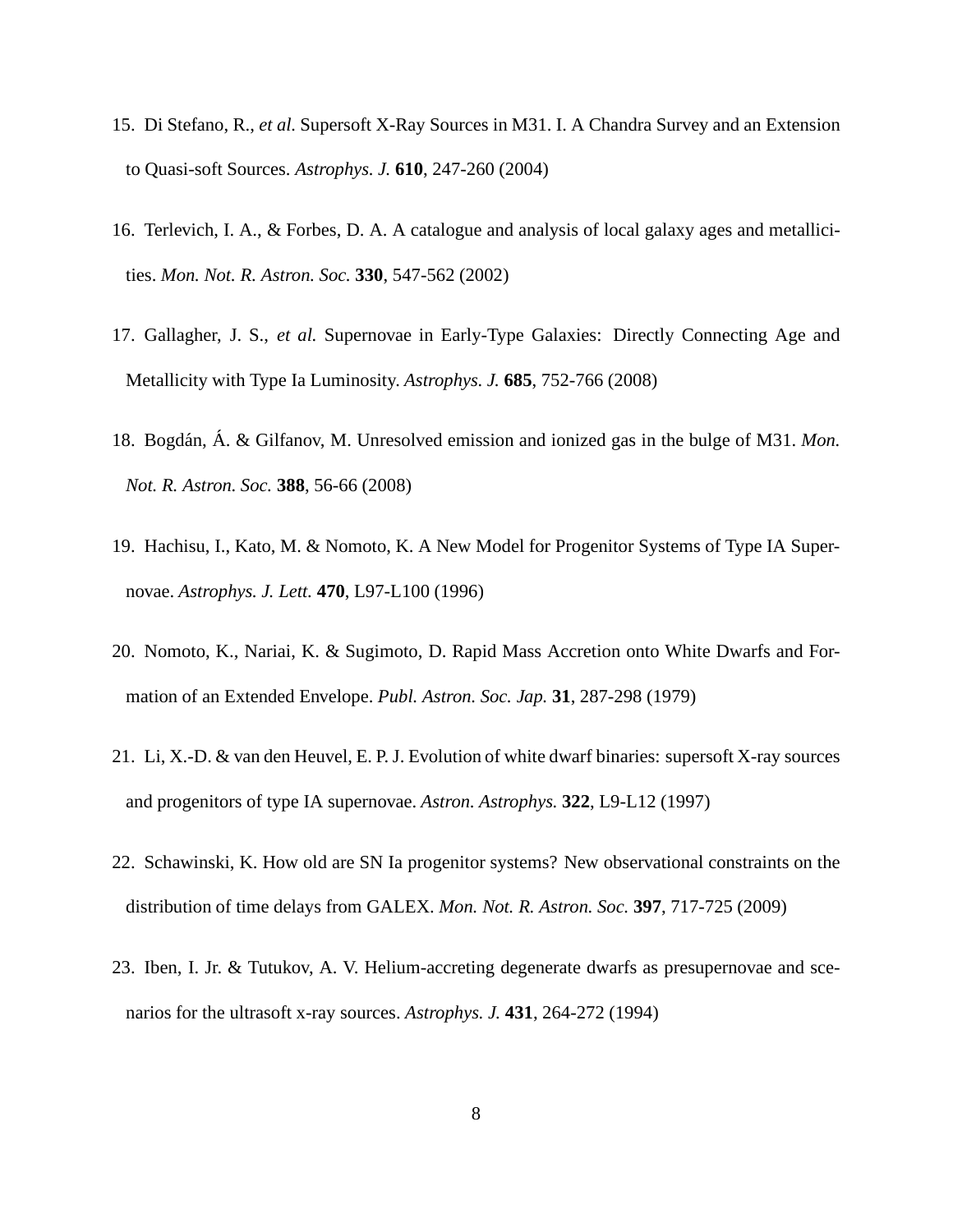*Acknowledgements* The authors are grateful to Friedrich Meyer and Hans Ritter for discussions of various aspects of mass transfer in binary systems and the role of the common envelope evolution and to Lev Yungelson for discussions of the SNIa progenitor problem in general.

This research has made use of Chandra archival data, provided by the Chandra X-ray Center (CXC) in the application package CIAO. This research has made use of data products from Two Micron All Sky Survey, which is a joint project of the University of Massachusetts and the Infrared Processing and Analysis Center/California Institute of Technology, funded by NASA and the NSF. The Spitzer Space telescope is operated by the Jet Propulsion Laboratory, California Institute of Technology, under contract with NASA.

**Author contributions:** The authors have contributed equally to this Letter.

**Author infromation:** Correspondence and requests for materials should be addressed to M.G. (gilfanov@mpa-garching.mpg.de)